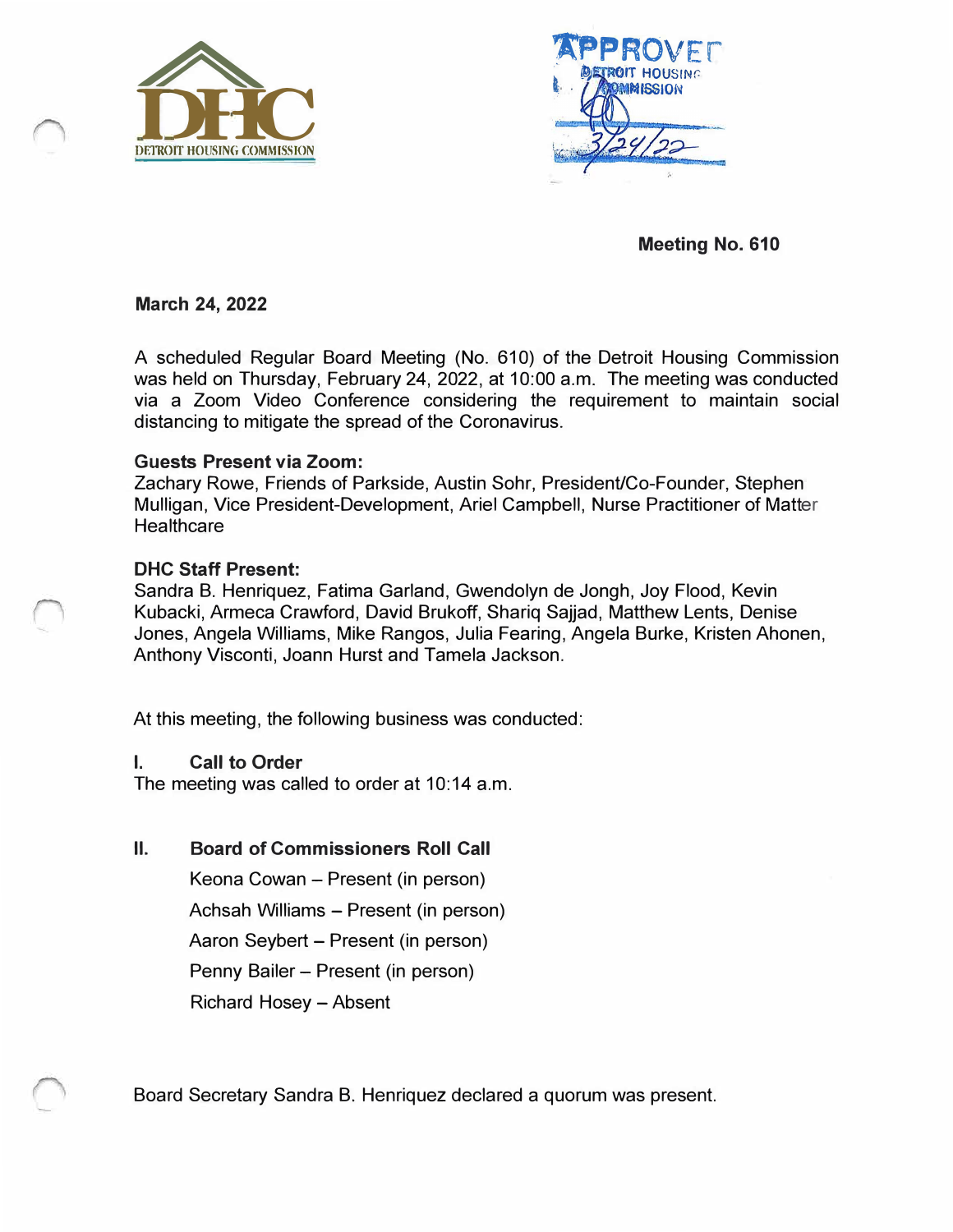Meeting #610 Minutes of the Regular Board Meeting of February 24, 2022 Page 2

# **III.** Approval of Agenda

Commissioner Williams moved for approval of the agenda. Commissioner Cowan seconded the motion.

#### **The agenda was unanimously approved as submitted.**

### **IV. Approval of Minutes** – Regular Board Meeting Minutes January 20, 2022.

Commissioner Seybert moved for approval of the minutes. Commissioner Cowan seconded the motion.

**The minutes were unanimously approved as submitted.**

**Public Comments on Agenda Action Items** (3 Minutes for individuals & 5 Minutes for representation from a group or organization): *None* 

# **V. DHC Action Items:**

### **NOTE: All votes were taken by roll call votes.**

1. Approval to Implement the Expedited Regulatory HUD Waivers Authorized in PIH Notice 2021-34 - **Resolution No. 3140**

Joy Flood presented this resolution to the Board.

Commissioner Seybert moved for approval of this resolution. Commissioner Cowan seconded the motion.

**Comments:** *Commissioner Seybert asked about the utilization rate for the five (5) expedited waivers. Ms. Flood explained that the average cost per unit is based on the units currently under contract.*

**This resolution was unanimously approved as submitted.** 

1. Approval of Tenant Accounts Receivable Write-Off- **Resolution No. 3141**

Kevin Kubacki presented this resolution to the Board.

Commissioner Seybert moved for approval of this resolution. Commissioner Cowan seconded the motion.

**Comments:** *Commissioner Seybert asked for a benchmark to measure against. Ms. Crawford said the information will be provided to the board. Commissioner Williams voiced her concern with the timeframe once a resident is deceased. Ms. Henriquez explained that the compliance team is working to improve the process.*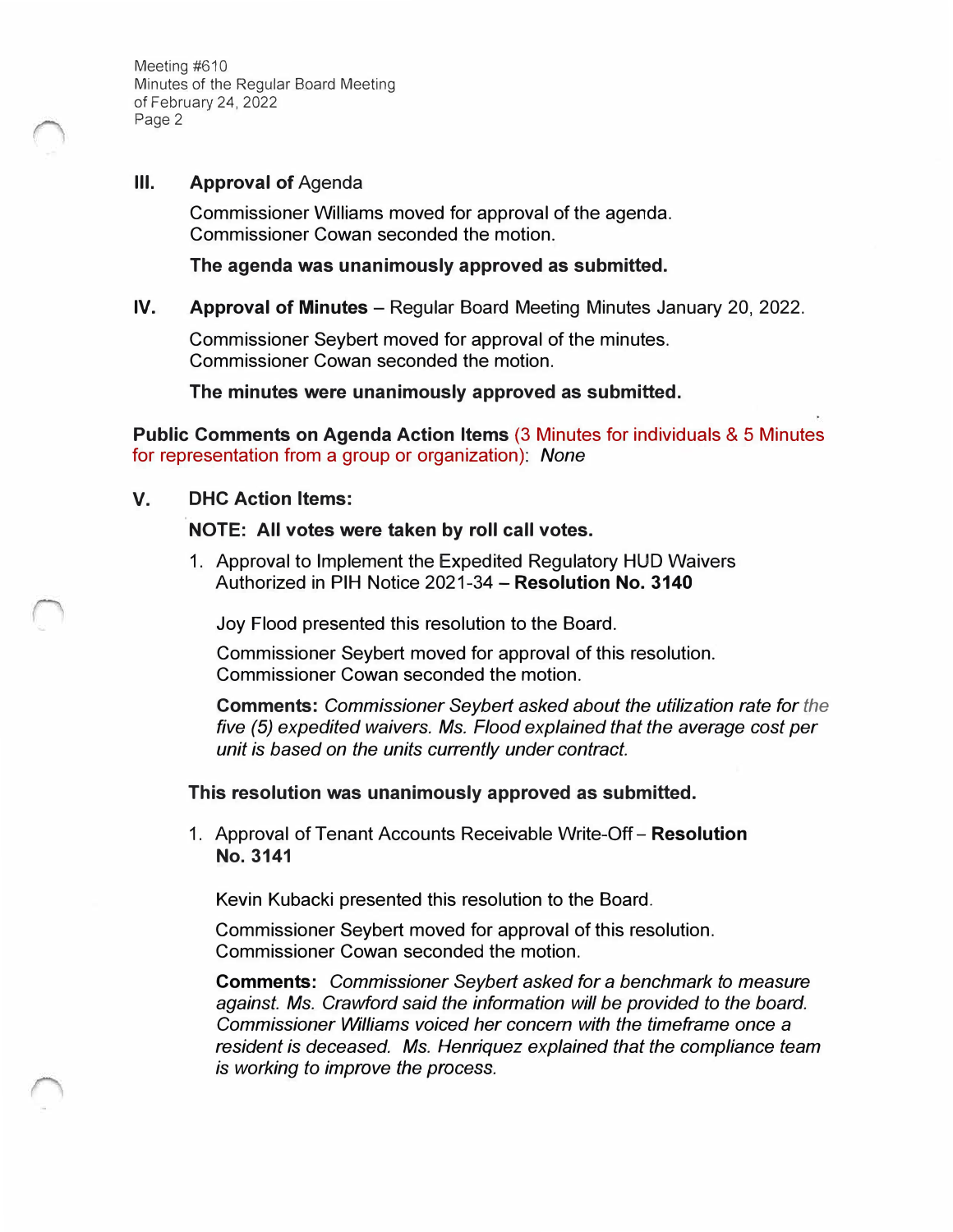Meeting #610 Minutes of the Regular Board Meeting of February 24, 2022 Page 3

# **This resolution was unanimously approved as submitted.**

**VI. DHC Information Items:** *Matter Healthcare's Austin Sohr, Stephen Mulligan, and Ariel Campbell spoke to the board on establishing specialized primary care clinics at DHC sites. The Matter Health team answered* a *few questions from the board. Ms. Henriquez recommended scheduling Zoom meetings as the process moves forward. A tour is scheduled today to visit six (6) of the DHC sites.*

# **DHC Departmental Monthly Reports**

1) Finance

Kevin Kubacki presented this report to the Board.

**Comments:** *None*

2) Rental Assistance

Joy Flood presented this report to the Board.

**Comments:** *None*

3) Real Estate Management

Armeca Crawford presented this report to the Board.

**Comments:** *None*

4) Capital Improvement

Matthew presented this report to the Board.

**Comments:** *Commissioner Seybert inquired about the roof repairs discussed at the last board meeting. Mr. Lents explained that only one building had been completed. The vendor responsible for the repair and patch defaulted on the other building. A new purchase order was issued to complete the repair and patch. Mr. Lents will verify if the work has already started. Commissioner Seybert asked that the board be informed of any changes.*

5) Procurement

Mike Rangos presented this report to the Board.

**Comments:** *None*

6) Real Estate Development

Fatima Garland presented this report to the Board.

**Comments:** *None*

7) General Counsel

Gwendolyn A, de Jongh presented this report to the Board.